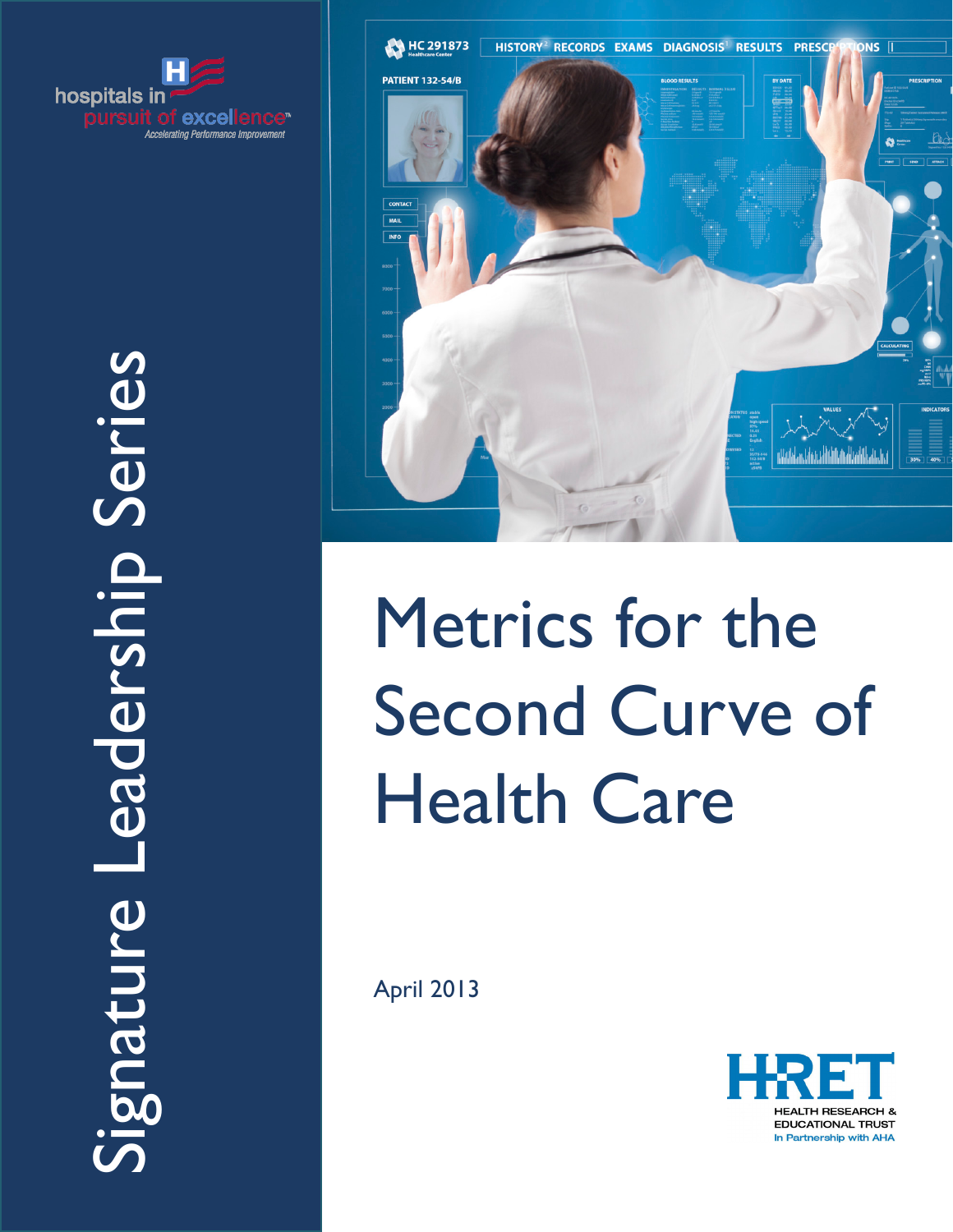# **Metrics for the Second Curve of Health Care**

**Resources:** For information related to health care delivery transformation, visit [www.hpoe.org.](http://www.hpoe.org)

**Suggested Citation:** *Metrics for the Second Curve of Health Care*. Health Research & Educational Trust, Chicago: April 2013. Accessed at [www.hpoe.org](http://www.hpoe.org)

**Contact:** [hpoe@aha.org](mailto:hpoe@aha.org) (877) 243-0027

**Accessible at:** <www.hpoe.org/future-metrics-1to4>

© 2013 American Hospital Association. All rights reserved. All materials contained in this publication are available to anyone for download on www.hpoe.org for personal, noncommercial use only. No part of this publication may be reproduced and distributed in any form without permission of the publisher, or in the case of third party materials, the owner of that content, except in the case of brief quotations followed by the above suggested citation. To request permission to reproduce any of these materials, please email **hpoe@aha.org**.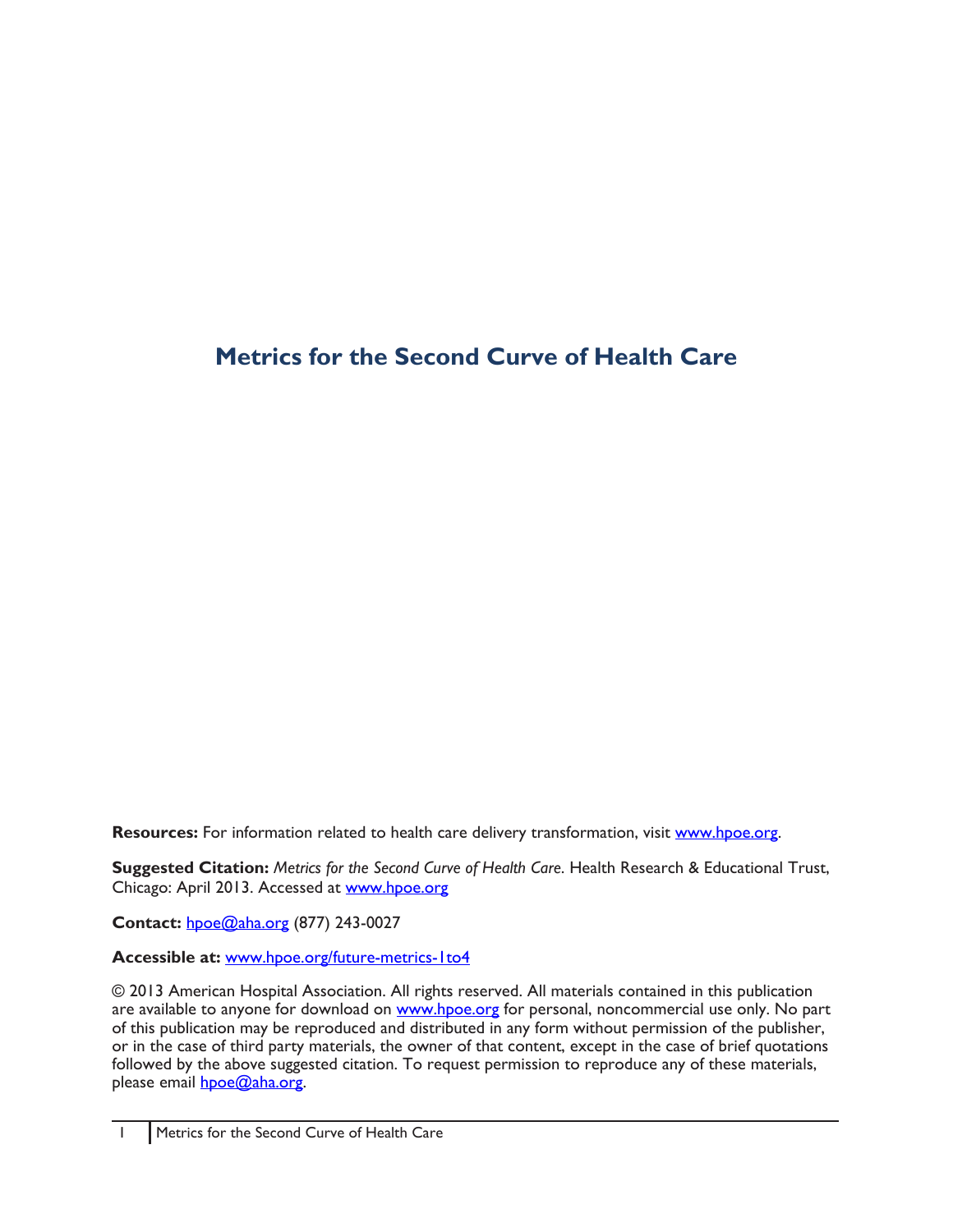# **Table of Contents**

| Strategy One: Aligning Hospitals, Physicians and Other Providers Across the Continuum of Care8 |  |
|------------------------------------------------------------------------------------------------|--|
|                                                                                                |  |
| Strategy Three: Improving Efficiency through Productivity and Financial Management12           |  |
|                                                                                                |  |
|                                                                                                |  |
|                                                                                                |  |
|                                                                                                |  |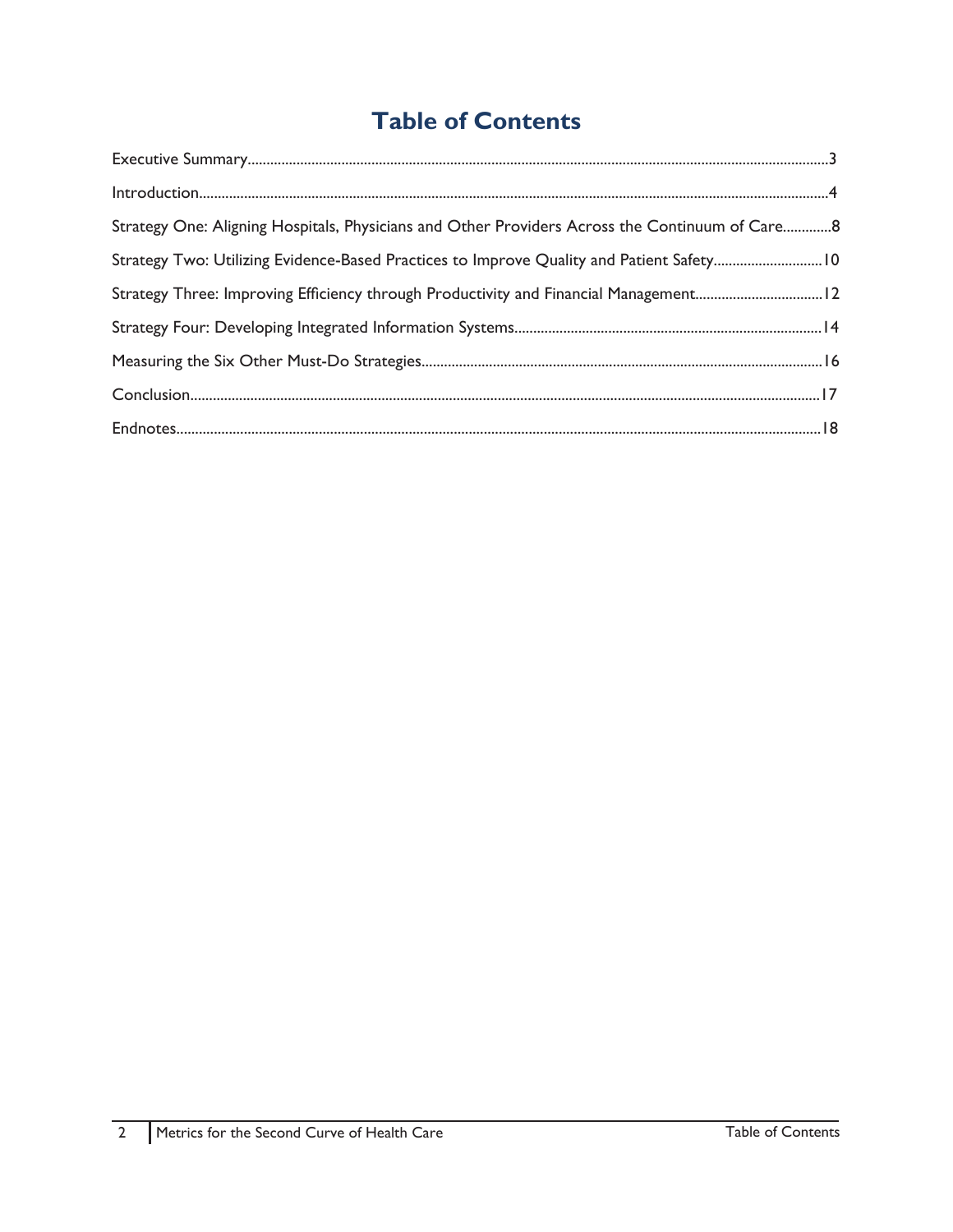# **Executive Summary**

<span id="page-3-0"></span>In 2011, the AHA Board Committee on Performance Improvement (CPI) identified ten must-do strategies for the hospital field to implement in order to survive and thrive in the transforming health care system. These strategies were identified in the groundbreaking report, *Hospitals and Care Systems of the Future*, found at <http://www.aha.org/about/org/hospitals-care-systems-future.shtml>.

Building off of health care futurist Ian Morrison's first curve to second curve shift, CPI identified characteristics of the first curve (the volume-based curve) and the second curve (the value-based curve). Of the ten must-do strategies, four were identified as major priorities for health care leaders. "Metrics for the Second Curve of Health Care" expands on those strategies, focusing on the four imperative strategies:

- 1. Aligning hospitals, physicians and other clinical providers across the continuum of care
- 2. Utilizing evidence-based practices to improve quality and patient safety
- 3. Improving efficiency through productivity and financial management
- 4. Developing integrated information systems

In addition, there is another report hospitals and health care systems can use to self-assess and provide a road map on the first curve to second curve transition at <http://www.hpoe.org/future-roadmap-1to4>.

## *Table 1: Second Curve Evaluation Metrics (applicable to the hospital or the health care system)*

#### **Strategy One: Aligning Hospitals, Physicians and Other Clinical Providers Across the Continuum of Care**

*Percentage of aligned and engaged physicians* 

*Percentage of physician and other clinical provider contracts containing performance and efficiency incentives aligned with ACO-type incentives* 

*Availability of non-acute services* 

*Distribution of shared savings/performance bonuses/gains to aligned physicians and clinicians* 

*Number of covered lives accountable for population health (e.g., ACO/patient-centered medical homes)* 

*Percentage of clinicians in leadership* 

**Strategy Two: Utilizing Evidence-Based Practices to Improve Quality and Patient Safety**

*Effective measurement and management of care transitions* 

*Management of utilization variation* 

*Reducing preventable admissions, readmissions, ED visits, complications and mortality* 

*Active patient engagement in design and improvement* 

## **Strategy Three: Improving Efficiency through Productivity and Financial Management**

*Expense-per-episode of care*

*Shared savings, financial gains or risk-bearing arrangements from performance-based contracts* 

*Targeted cost-reduction and risk-management goals*

*Management to Medicare payment levels*

## **Strategy Four: Developing Integrated Information Systems**

*Integrated data warehouse*

*Lag time between analysis and availability of results*

*Understanding of population disease patterns* 

*Use of electronic health information across the continuum of care and community*

*Real-time information exchange*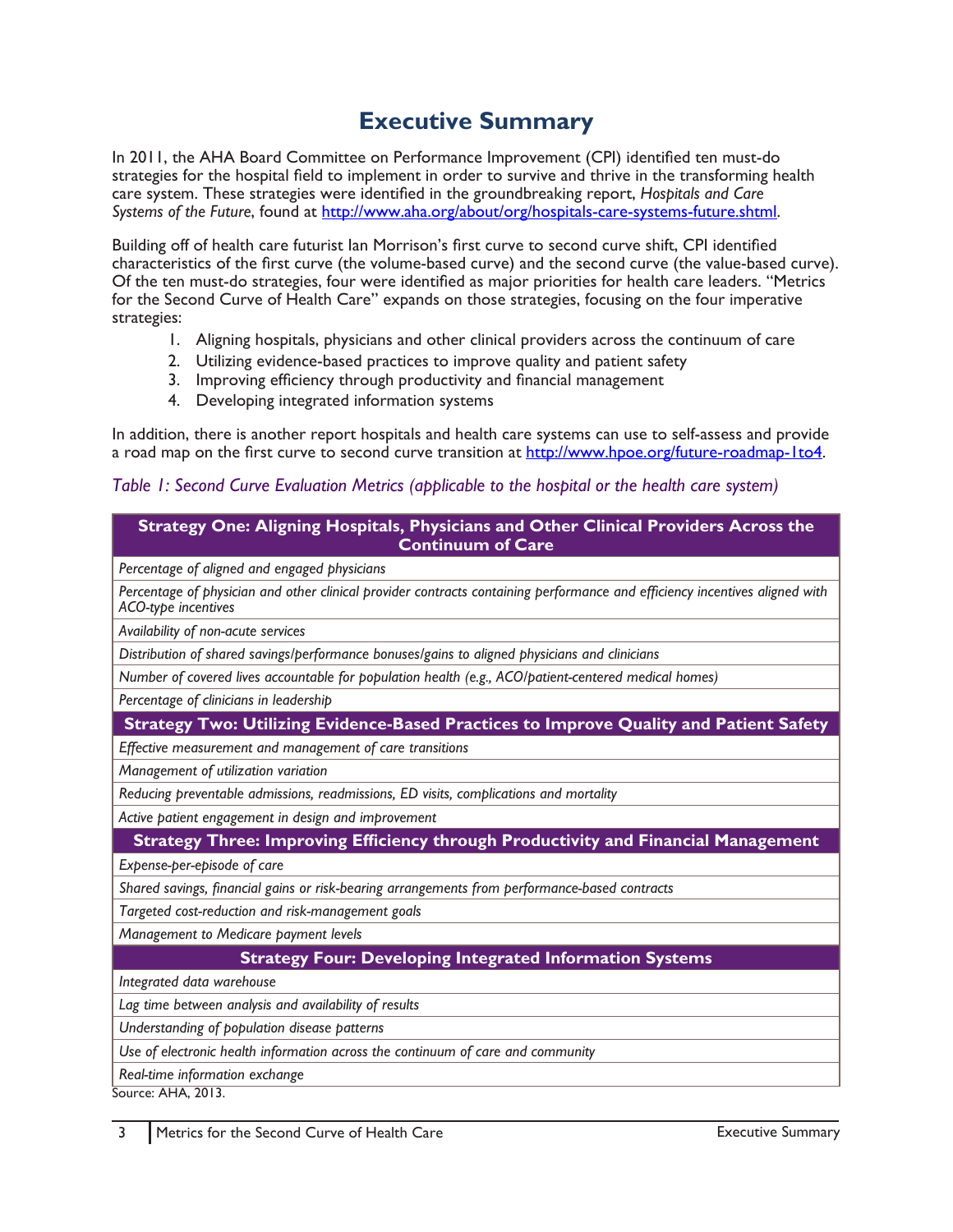## **Introduction**

<span id="page-4-0"></span>Hospitals and health care systems face common challenges in transitioning to a health care delivery system characterized by value-based payment focused on outcomes, population health management and a patient-centered, coordinated care-delivery approach. As hospitals and health care systems shift from the volume-based first curve to the value-based second curve, they must transform their business and health care delivery models to balance quality, cost, patient preferences and health status to achieve real value and outcomes.<sup>1</sup> Hospitals and health care systems that are moving to the second curve use performance metrics to identify clinical, financial, cultural and process improvements; incorporate appropriate incentives; and evaluate results. The AHA *[Hospitals and Care Systems of the Future](http://www.aha.org/about/org/hospitals-care-systems-future.shtml)* report from 2011 (found at [http://www.aha.org/about/org/hospitals-care-systems-future.shtml\)](http://www.aha.org/about/org/hospitals-care-systems-future.shtml) outlined 10 must-do strategies, with four high-priority strategies required to be successful in the transformation from the first curve to the second curve.





*Source: Adapted from Ian Morrison, 2011.*

This guide builds on the first report further detailing each of the four high-priority strategies and creating specific metrics to evaluate progress toward the next generation of essential hospital management competencies. Table 2 outlines the second curve evaluation metrics for the four high-priority strategies. The four high-priority strategies detailed in this report (bolded) and the additional six must-do strategies are:

- **1. Aligning hospitals, physicians and other clinical providers across the continuum of care**
- **2. Utilizing evidence-based practices to improve quality and patient safety**
- **3. Improving efficiency through productivity and financial management**
- **4. Developing integrated information systems**
- 5. Joining and growing integrated provider networks and care systems
- 6. Educating and engaging employees and physicians to create leaders
- 7. Strengthening finances to facilitate reinvestment and innovation
- 8. Partnering with payers
- 9. Advancing an organization through scenario-based strategic, financial and operational planning
- 10. Seeking population health improvement through pursuit of the "Triple Aim"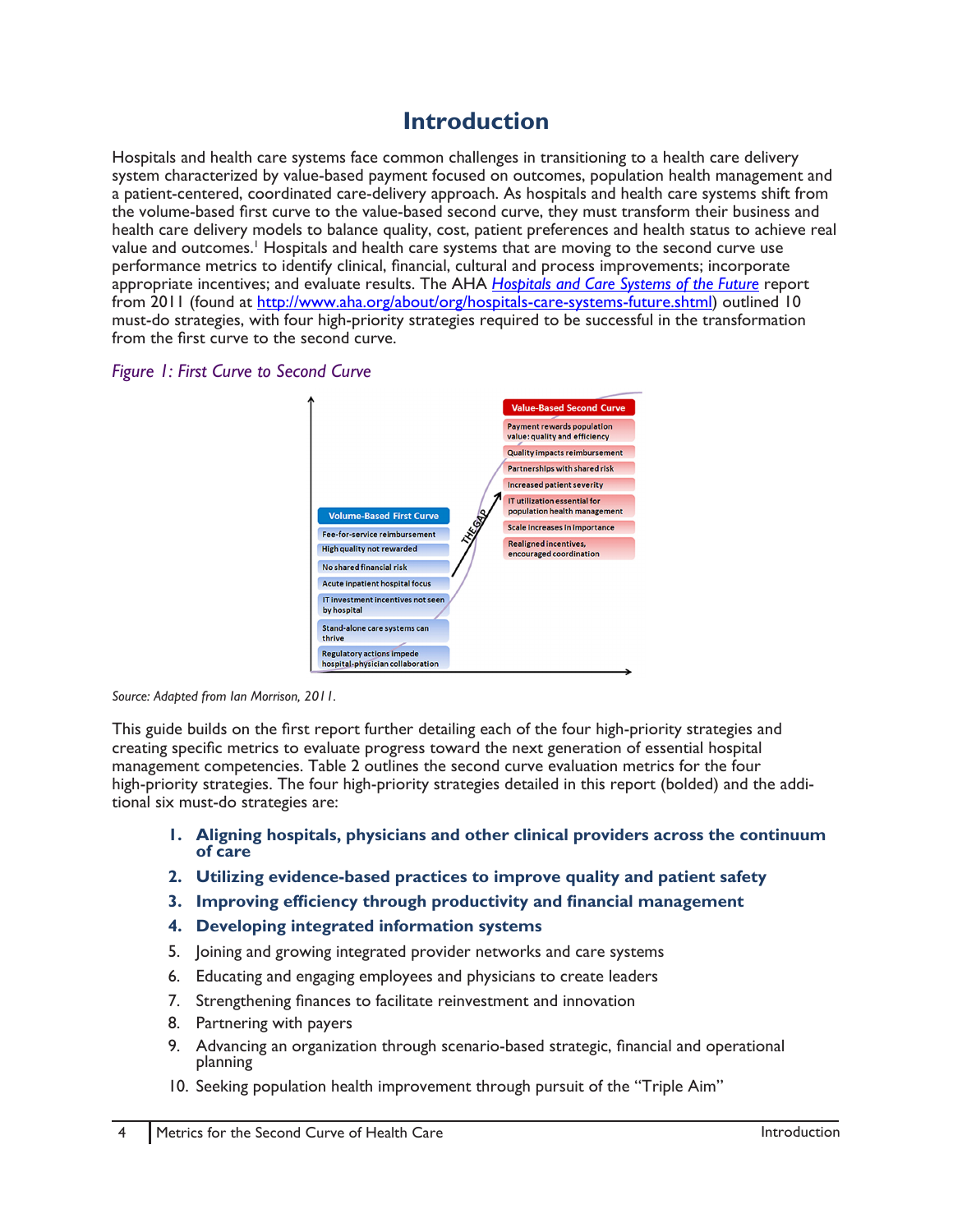#### *Table 2: Second Curve Evaluation Metrics (applicable to the hospital or the health care system)*

#### **Strategy One: Aligning Hospitals, Physicians and Other Clinical Providers Across the Continuum of Care**

#### *Percentage of aligned and engaged physicians*

All affiliated physicians are aligned across all dimensions (structural relationships, financial interdependence, culture, strategic collaboration).

All affiliated and employed physicians are engaged, collaborative and participative in all major strategic initiatives.

Physician engagement survey data has been analyzed and improvement actions have been implemented with positive results.

Recruiting and contracting include an assessment of cultural fit as well as a formalized "compact" or code of conduct with mutually agreed on behaviors, values and mission for all physicians.

*Percentage of physician and other clinical provider contracts containing performance and efficiency incentives aligned with ACO-type incentives* 

Significant level of reimbursement risk associated with new payment models (bundled payments, two-sided shared savings with both upside and downside risk, or capitation payments).

Participating in an ACO or PCMH model across a significant population, utilizing value-based incentives.

All payment contracts, payment and compensation models are linked to performance results.

*Availability of non-acute services* 

Full spectrum of ownership, partnership or affiliation of health care services available to patients.

*Distribution of shared savings/performance bonuses/gains to aligned physicians and clinicians* 

All clinicians' performance is measured and they receive benchmark data on performance against peers.

Most clinicians share financial risk and rewards linked to performance, and many have received distributions of shared savings or performance bonuses.

*Number of covered lives accountable for population health (e.g., ACO/patient-centered medical homes)* 

Active participation in a population health management initiative (e.g., chronic disease management, prevention) for a defined population.

Able to measure the attributable population for health management initiatives and a sizable population is enrolled.

*Percentage of clinicians in leadership* 

Active clinical representation at the leadership or governance level (30 percent or above).

Physicians and nurse executives are leading development of strategic transformation initiatives.

#### **Strategy Two: Utilizing Evidence-Based Practices to Improve Quality and Patient Safety**

*Effective measurement and management of care transitions* 

Fully implemented clinical integration strategy across the entire continuum of care to ensure seamless transitions and clear handoffs.

Fully implemented use of multidisciplinary teams, case managers, health coaches and nurse care coordinators for chronic disease cases and follow-up care after transitions.

Measurement of all care transition data elements. Data is used to implement and evaluate interventions that improve transitions.

*Management of utilization variation* 

Regular measurement and analysis of utilization variances, steps employed to address variation and intervention effectiveness analyzed on a regular basis.

Providing completely transparent, physician-specific reports on utilization variation.

Regular use of evidence-based care pathways and/or standardized clinical protocols on a systemwide basis for at least 60 percent of patients.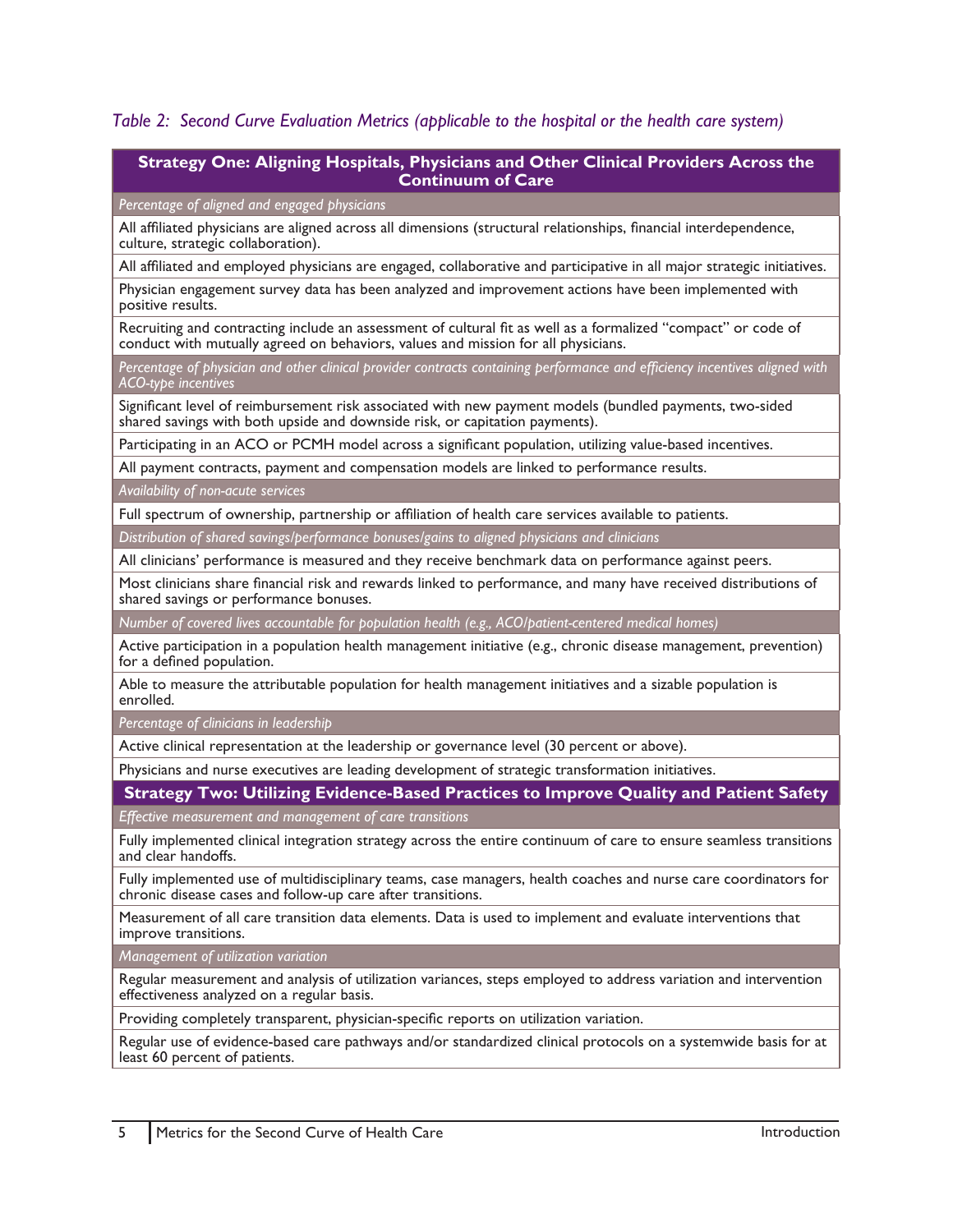*Reducing preventable admissions, readmissions, ED visits, complications and mortality*

Regular tracking and reporting on all relevant patient safety and quality measures.

Data commonly used to improve patient safety and quality, with positive results observed.

*Active patient engagement in design and improvement* 

Regular use of patient-engagement strategies such as shared decision-making aids, shift-change reports at the bedside, patient and family advisory councils and health and wellness programs.

Regular measurement or reporting on patient and family engagement, with positive results.

**Strategy Three: Improving Efficiency through Productivity and Financial Management**

*Expense-per-episode of care* 

Tracking expense-per-episode data across every care setting and a broad range of episodes to understand the true cost of care for each episode of care.

*Shared savings, financial gains or risk-bearing arrangements from performance-based contracts*

Measuring, managing, modeling and predicting risk using a broad set of historical data across multiple data sources (e.g., clinical and cost metrics, acute and non-acute settings).

Implementing a financial risk-bearing arrangement for a specific population (either as a payer or in partnership with a payer).

*Targeted cost-reduction and risk-management goals* 

Implemented targeted cost-reduction or risk-management goals for the organization.

Instituted process re-engineering and/or continuous quality-improvement initiatives broadly across the organization and demonstrated measurable results.

*Management to Medicare payment levels* 

Projected financial impact of managing to future Medicare payment levels for the entire organization; cost cuts to successfully manage at that payment level for all patients.

#### **Strategy Four: Developing Integrated Information Systems**

*Integrated data warehouse* 

Fully integrated and interoperable data warehouse, incorporating multiple data types for all care settings (clinical, financial, demographic, patient experience, participating and non-participating providers).

*Lag time between analysis and availability of results* 

Real-time availability for all data and reports through an easy-to-use interface, based on user needs.

Advanced data-mining capabilities with the ability to provide real-time insights to support clinical and business decisions across the population.

Advanced capabilities for prospective and predictive modeling to support clinical and business decisions across the population.

Ability to measure and demonstrate value and results, based on comprehensive data across the care continuum (both acute and non-acute care).

*Understanding of population disease patterns* 

Robust data warehouse, including disease registries and population disease patterns to identify high-risk patients and determine intervention opportunities.

Thorough population data warehouse that measures the impact of population health interventions.

*Use of electronic health information across the continuum of care and community* 

Fully integrated data warehouse with advanced data mining capabilities that provides real-time information in order to identify effective health interventions and the impact on the population.

*Real-time information exchange*

Full participation in a health information exchange and utilizing the data for quality improvement, population health interventions and results measurement.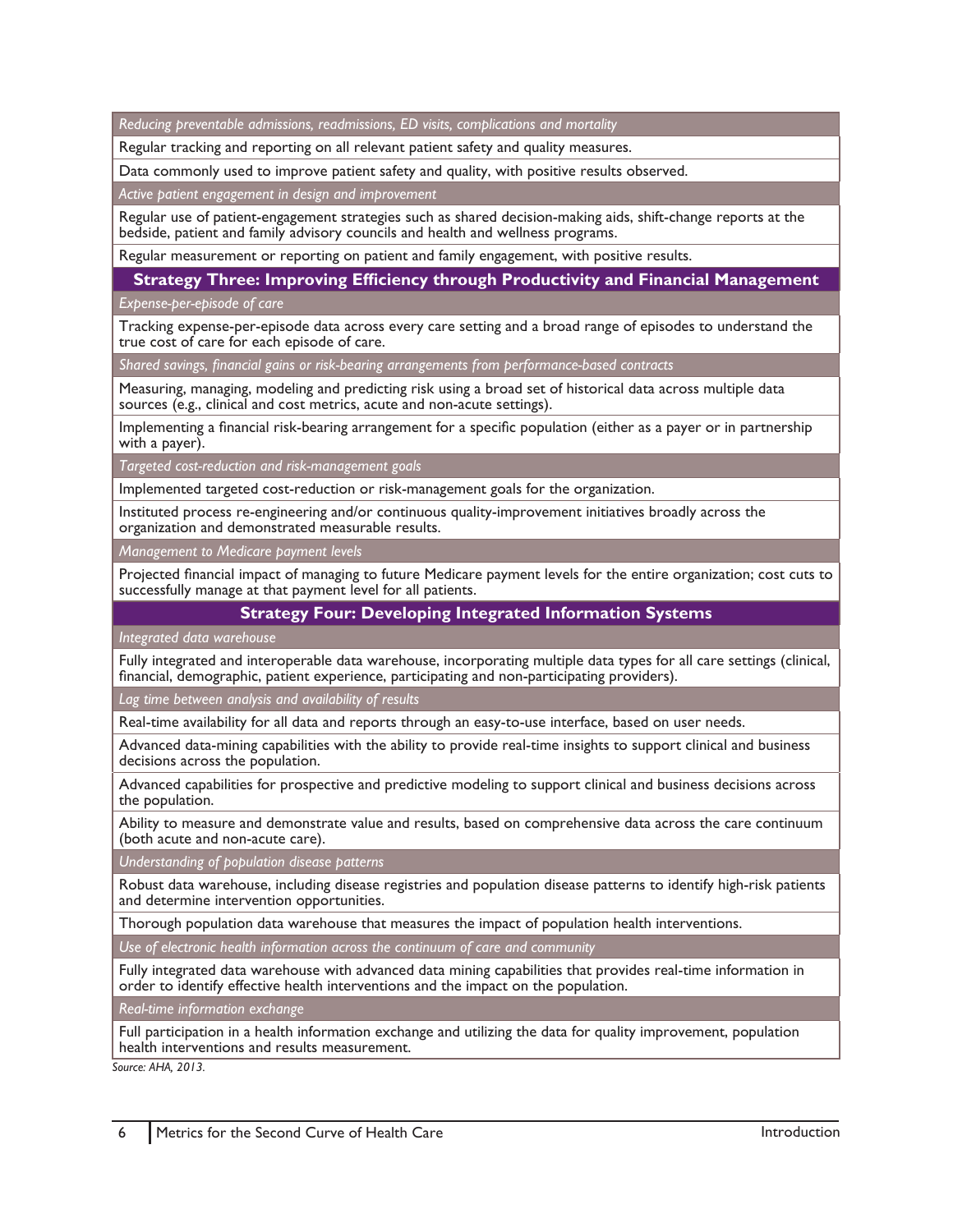*Metrics for the Second Curve of Health Care* enables hospital leaders to evaluate current position and progress along the continuum toward meeting second-curve metrics. It also provides organizations (or organizations in affiliation with other partners) with guidance on measures to help them assess potential gaps and provide a road map for planning future improvements. Additionally, the AHA, through its performance improvement strategy, Hospitals in Pursuit of Excellence, develops educational resources, including best practices, to help hospitals and health care systems bridge any gaps and successfully navigate the transformation to the second curve.

The time frame for transitioning to the second curve may be dependent on each hospital's or health care system's marketplace, but significant transformation across the health care field is expected to occur in the next three to five years. Some markets are moving more quickly toward the second curve, based on payer, competitor and other market pressures; others are moving more slowly.

Moving too quickly could have a negative impact on margin or other operations as organizations shift from volume-based reimbursement approaches to value-based payment approaches. The speed of transformation also is dependent on the organization's resources or the resources provided through the organization's partnerships or affiliations. However, this report provides direction to prepare for future capability development (either individually or with a partner/affiliation). Regardless of the market or where the health care organization falls on this continuum, it is important to strive for quality improvement, increased efficiency and IT capability development in order to move to a value-based care approach.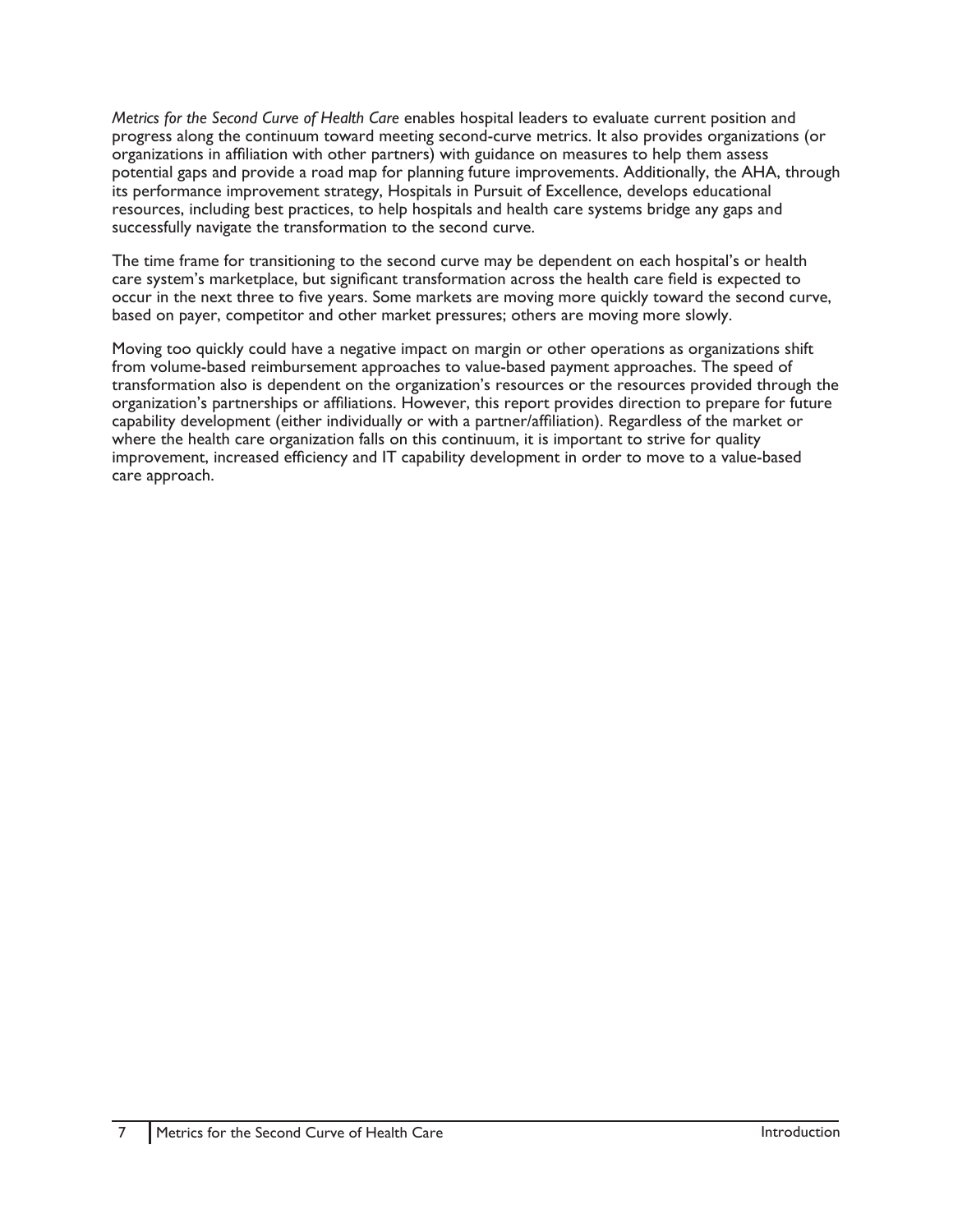## <span id="page-8-0"></span>**Strategy One: Aligning Hospitals, Physicians and Other Providers Across the Continuum of Care**

It is increasingly important to align, engage and integrate providers into the organization. Second-curve hospitals and health care systems have clear physician/provider performance measures tied to payment incentives. Increasingly, provider contracts are incorporating performance rewards that are aligned with accountable care organization-type incentives. These incentives focus on quality, efficiency, patient experience, care coordination, population health management, patient safety and at-risk population care. Hospitals that form Medicare ACOs operate under a different set of rules and legal restraints than private sector ACOs, including antitrust laws, information privacy and security concerns and insurance regulation with the assumption of risk.

Successful alignment includes the availability and integration of non-acute services. Non-acute services include chronic disease management, preventive medicine, outpatient services, rehabilitation care, behavioral health and long-term care. As a result, alignment with multidisciplinary teams, including acute care and non-acute care providers, and non-clinical staff is necessary. When successful alignment occurs across the care continuum, all responsible parties are accountable and work under a care system with a patient-centered approach that rewards performance.<sup>2</sup>

One approach to improve provider alignment is strengthening providers' strategic relationships with hospitals and health care systems. Physicians are seeking employment and other affiliations with hospitals and health care systems due to the ever-increasing administrative costs, regulatory burdens and the difficulty of remaining a financially viable independent practice.<sup>3</sup> Additionally, as health care organizations move to provide care to populations across the entire continuum, they are seeking stronger relationships with primary care and non-acute care providers. To increase engagement, hospitals and health care systems also are increasing the number of clinicians in leadership positions.

Table 3 provides six evaluation categories, or criteria, that hospital or health care systems can use to track progress toward the first high-priority strategy. Accompanying each criterion are detailed metrics that hospitals and health care systems can use to evaluate their progression from the first curve to the second curve.

|                                                                                                                                                           | First Curve 1.0                                                                                                                                                                 | Second Curve 2.0                                                                                                                                                                                               |
|-----------------------------------------------------------------------------------------------------------------------------------------------------------|---------------------------------------------------------------------------------------------------------------------------------------------------------------------------------|----------------------------------------------------------------------------------------------------------------------------------------------------------------------------------------------------------------|
| Percentage of aligned and engaged physicians                                                                                                              |                                                                                                                                                                                 |                                                                                                                                                                                                                |
| <b>Limited</b> structural physician<br>alignment that exists through<br>relationships (ownership,<br>partnership, affiliation) or other<br>collaboration. | Moderate degree of physician<br>alignment with some financial<br>interdependence, structural<br>relationships or collaboration on<br>strategic initiatives.                     | All affiliated physicians are aligned<br>across all dimensions (structural<br>relationships, financial<br>interdependence, culture, strategic<br>collaboration).                                               |
| Minimal level of engagement and<br>collaboration among affiliated and<br>employed physicians on strategic<br>initiatives.                                 | Moderate degree of engagement<br>and collaboration among affiliated<br>and employed physicians on<br>strategic initiatives.                                                     | <b>All</b> affiliated and employed<br>physicians are engaged,<br>collaborative and participative in all<br>major strategic initiatives.                                                                        |
| Physicians have not been surveyed<br>on engagement.                                                                                                       | Physician engagement survey data<br>has been analyzed; however,<br>no corrective actions have been<br>implemented.                                                              | Physician engagement survey data<br>has been <b>analyzed</b> and<br>improvement actions have been im-<br>plemented with positive results.                                                                      |
| Physician recruitment and<br>contracting process do not include<br>assessment or formalized<br>agreement on cultural/mission fit.                         | Recruitment and contracting<br>process for all physicians includes a<br>cultural fit assessment and some<br>degree of formal code of conduct<br>linked to behavior and mission. | Recruiting and contracting include<br>an assessment of cultural fit as<br>well as a formalized "compact"<br>or code of conduct with mutually<br>agreed on behaviors, values and<br>mission for all physicians. |

## *Table 3: Evaluation Metrics for Strategy One (applicable to the hospital or the health care system)*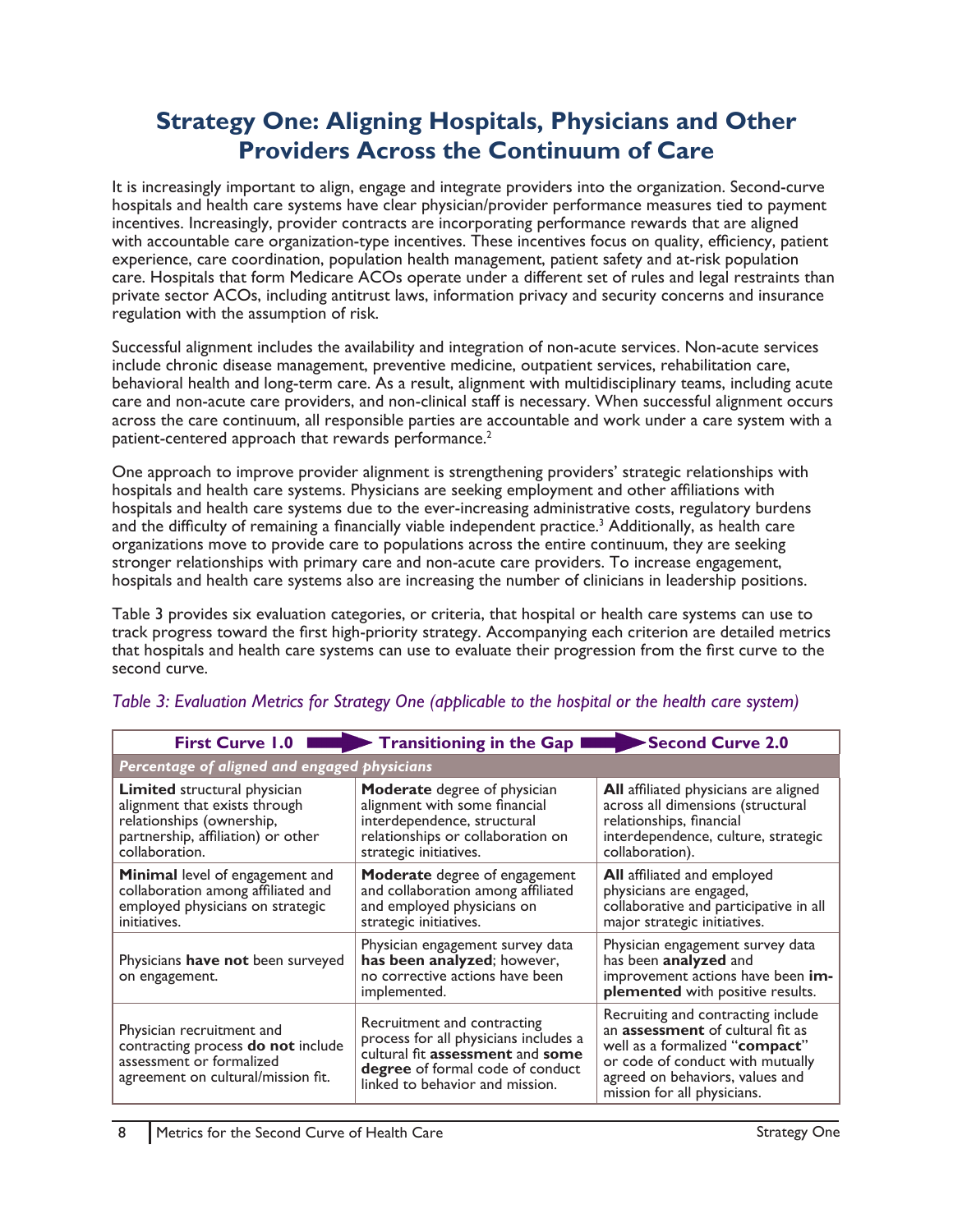| Percentage of physician and other clinical provider contracts with performance and efficiency incentives<br>aligned with ACO-type incentives |                                                                                                                                                   |                                                                                                                                                                                                           |
|----------------------------------------------------------------------------------------------------------------------------------------------|---------------------------------------------------------------------------------------------------------------------------------------------------|-----------------------------------------------------------------------------------------------------------------------------------------------------------------------------------------------------------|
| No initiation of new payment<br>models based on performance or<br>value.                                                                     | <b>Moderate</b> degree of payment<br>models or moderate risk models<br>(bundled payments, shared savings<br>and capitation payments).             | <b>Significant</b> level of reimbursement<br>risk associated with new payment<br>models (bundled payments,<br>two-sided shared savings with both<br>upside and downside risk, or<br>capitation payments). |
| No participation in or exploration<br>in adopting an ACO or<br>patient-centered medical home<br>model (PCMH).                                | Participating in a pilot ACO or<br>PCMH program.                                                                                                  | <b>Participating in an ACO or</b><br>PCMH model across a significant<br>population, utilizing value-based<br>incentives.                                                                                  |
| <b>No</b> payment contracts, payment<br>models or compensation linked to<br>performance measures.                                            | Some contracts, payment models<br>and compensation tied to<br>performance rewards related to<br>quality, efficiency and patient expe-<br>rience.  | All payment contracts, payment and<br>compensation models are linked to<br>performance results.                                                                                                           |
| <b>Availability of non-acute services</b>                                                                                                    |                                                                                                                                                   |                                                                                                                                                                                                           |
| <b>No</b> partnership, ownership or<br>affiliation to offer non-acute care<br>services.                                                      | <b>Some</b> ownership, partnership or<br>affiliation to offer selected aspects<br>of non-acute care.                                              | <b>Full spectrum</b> of ownership,<br>partnership or affiliation of health<br>care services available to patients.                                                                                        |
|                                                                                                                                              | Distribution of shared savings/performance bonuses/gains to aligned physicians and clinicians                                                     |                                                                                                                                                                                                           |
| Clinicians' performance measures<br>are not tracked or reported.                                                                             | <b>Some</b> clinicians' performances are<br>measured and they receive<br>benchmark data on performance<br>against peers.                          | All clinicians' performances are<br>measured and they receive<br>benchmark data on performance<br>against peers.                                                                                          |
| <b>Limited</b> portion of clinicians<br>receive a distribution of shared<br>savings or incentive rewards linked<br>to performance.           | <b>Selected</b> clinicians receive a<br>distribution of shared savings or<br>incentive rewards linked to<br>performance                           | Most clinicians share financial risk<br>and rewards linked to performance,<br>and many have received<br>distributions of shared savings or<br>performance bonuses.                                        |
|                                                                                                                                              | Number of covered lives accountable for population health (e.g., ACO/patient-centered medical homes)                                              |                                                                                                                                                                                                           |
| No patients participate in<br>population health management or<br>ACO initiatives.                                                            | Pilot programs on a population<br>health management are available to<br>patients.                                                                 | <b>Active</b> participation in a population<br>health management initiative (e.g.,<br>chronic disease management,<br>prevention) for a defined<br>population.                                             |
| No ability to determine the<br>attributable population for health<br>management initiatives.                                                 | <b>Limited</b> ability to determine the<br>attributable population for health<br>management initiatives.                                          | <b>Able</b> to measure the attributable<br>population for health management<br>initiatives and a sizable population is<br>enrolled.                                                                       |
| Percentage of clinicians in leadership                                                                                                       |                                                                                                                                                   |                                                                                                                                                                                                           |
| <b>Limited</b> clinical representation at<br>the leadership or governance level<br>(10 percent or less).                                     | <b>Stronger</b> clinical representation at<br>the leadership or governance level<br>$(10 \text{ to } 30 \text{ percent}).$                        | <b>Active</b> clinical representation at<br>the leadership or governance level<br>(30 percent or above).                                                                                                  |
| Physicians and nurse executives<br>have limited roles in development<br>of strategic transformation<br>initiatives.                          | Physicians and nurse executives are<br>involved to a <b>moderate</b> degree<br>in leading development of strategic<br>transformation initiatives. | Physicians and nurse executives are<br>leading development of strategic<br>transformation initiatives.                                                                                                    |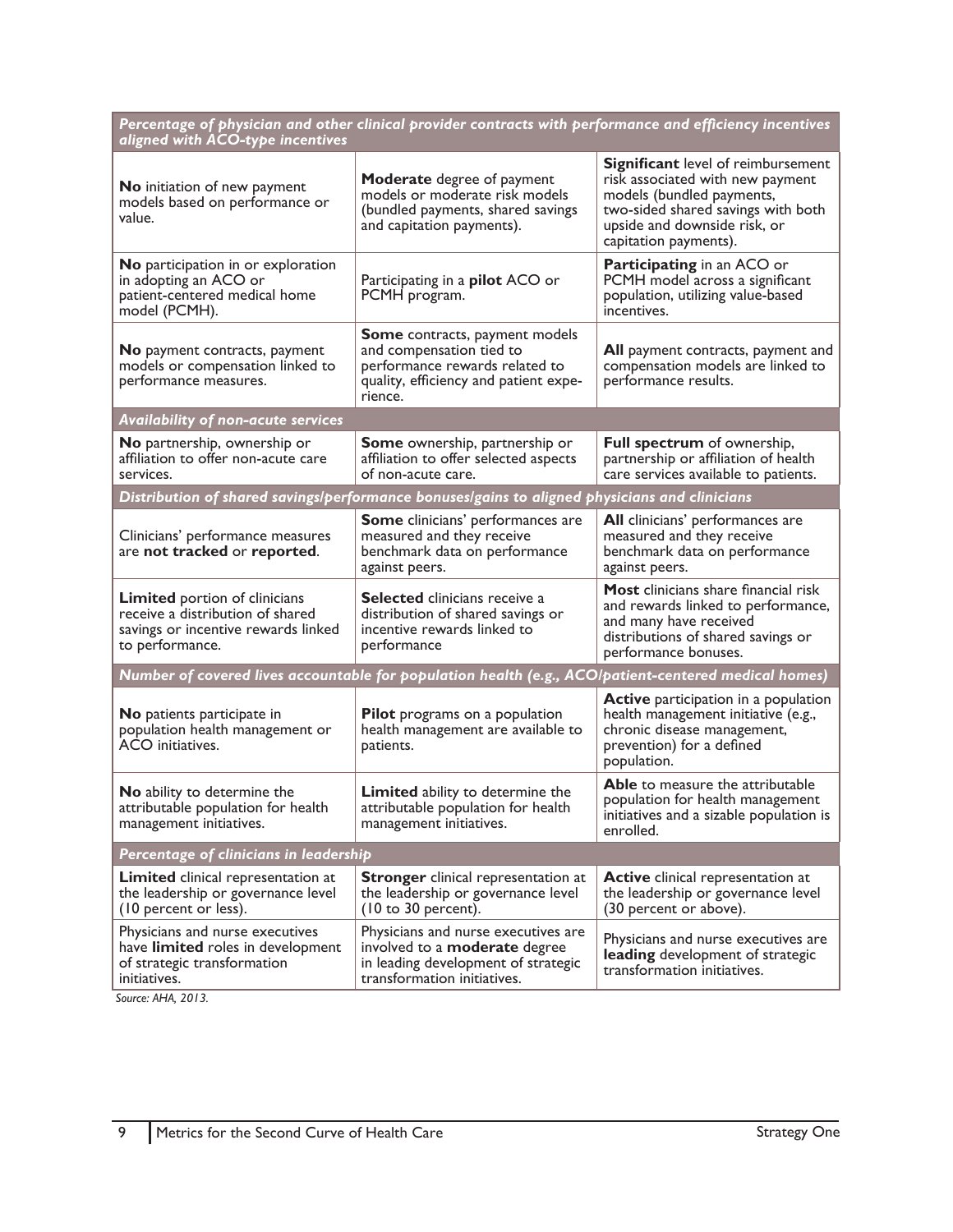# <span id="page-10-0"></span>**Strategy Two: Utilizing Evidence-Based Practices to Improve Quality and Patient Safety**

Measurement of quality and safety improvement initiatives is critical for hospitals and health care systems moving to the second curve. New value-based models tie quality metrics to payment, encouraging hospitals and health care systems to use evidence-based practices and increase the organization's accountability for high-quality outcomes. Although many systems conduct measurement and data collection on utilization variation and quality issues, they need to intensify data analysis to identify performance improvement opportunities across the care continuum, develop standardized care processes, implement evidence-based protocols and train staff on clinical quality-improvement methods.

Collecting data on care transitions, readmissions, preventable admissions, mortality and other quality metrics allows health care organizations to identify variations in care, providing opportunities for clinical quality or process improvement. Evidence-based practices guide quality-improvement interventions and hospitals can utilize a variety of different performance improvement methods, such as Lean, Six Sigma, and Baldrige. Data from multiple sources, including patients and families, are necessary to identify and evaluate improvement interventions. Patient and family engagement in decision making is critical to generate positive health outcomes and increased satisfaction. Table 4 addresses specific metrics to evaluate readiness and achieve success on the second high-priority strategy.

|                                                                                                                                                    | First Curve $1.0$ <b>EXECURY</b> Transitioning in the Gap                                                                                         | Second Curve 2.0                                                                                                                                                                                  |
|----------------------------------------------------------------------------------------------------------------------------------------------------|---------------------------------------------------------------------------------------------------------------------------------------------------|---------------------------------------------------------------------------------------------------------------------------------------------------------------------------------------------------|
| Effective measurement and management of care transitions                                                                                           |                                                                                                                                                   |                                                                                                                                                                                                   |
| Limited patient education and<br>coordination after discharge.                                                                                     | Moderate degree of patient<br>outreach and follow-up after care<br>transition; some care coordination<br>tools used to manage care<br>transitions | <b>Fully</b> implemented clinical<br>integration strategy across the<br>entire continuum of care to<br>ensure seamless transitions and<br>clear handoffs.                                         |
| <b>No</b> use of team-based approaches<br>or case managers for chronic<br>disease management or follow-up<br>for at-risk patients after discharge. | Limited use of multidisciplinary<br>teams, case managers or nurse care<br>coordinators for chronic disease<br>cases and follow-up care.           | <b>Fully</b> implemented use of<br>multidisciplinary teams, case<br>managers, health coaches and nurse<br>care coordinators for chronic<br>disease cases and follow-up care<br>after transitions. |
| <b>Limited</b> measurement of care<br>transition data.                                                                                             | <b>Some</b> measurement of care<br>transition data; no analysis<br>conducted on the results.                                                      | Measurement of all care<br>transition data elements. Data is<br>used to implement and evaluate<br>interventions that improve<br>transitions.                                                      |
| <b>Management of utilization variation</b>                                                                                                         |                                                                                                                                                   |                                                                                                                                                                                                   |
| <b>No</b> measurement of utilization<br>variation; no processes to minimize<br>variation.                                                          | <b>Relatively</b> consistent measurement<br>and analysis; limited action to ad-<br>dress variation.                                               | <b>Regular</b> measurement and analysis<br>of utilization variances occur, steps<br>are employed to address variation<br>and intervention effectiveness is<br>analyzed on a regular basis.        |
| Limited reporting on utilization<br>variation with limited transparency<br>or physician specificity.                                               | Utilization variation reports created<br>with moderate transparency or<br>physician specificity.                                                  | Provides completely transparent,<br>physician-specific reports on<br>utilization variation.                                                                                                       |
| No evidence-based practices or<br>protocols to standardize care<br>practices.                                                                      | Some use of data-driven analysis to<br>reduce variation in clinical practice<br>and identify opportunities for<br>standardization.                | Regular use of evidence-based care<br>pathways and/or standardized<br>clinical protocols on a systemwide<br>basis for at least 60 percent of<br>patients.                                         |

## *Table 4: Evaluation Metrics for Strategy Two (applicable to the hospital or the health care system)*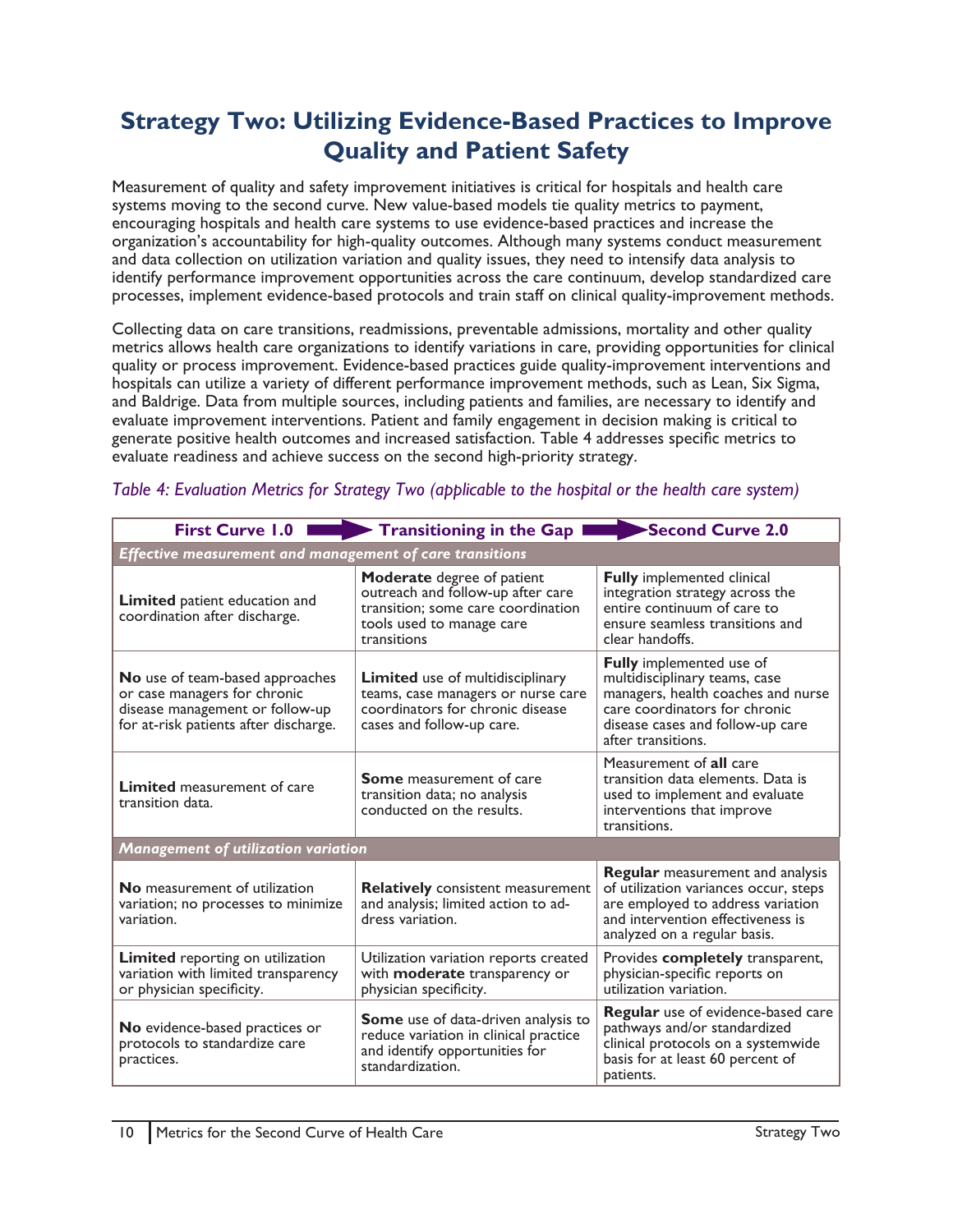| Reducing preventable admissions, readmissions, ED visits, complications and mortality                                            |                                                                                                          |                                                                                                                                                                                                               |
|----------------------------------------------------------------------------------------------------------------------------------|----------------------------------------------------------------------------------------------------------|---------------------------------------------------------------------------------------------------------------------------------------------------------------------------------------------------------------|
| No comprehensive tracking of<br>patient safety or quality metrics.                                                               | <b>Limited</b> tracking of patient safety<br>or quality measures; some analysis<br>of results.           | <b>Regular</b> tracking and reporting on<br>all relevant patient safety and quality<br>measures.                                                                                                              |
| <b>No</b> review process on quality<br>performance for any care settings.                                                        | <b>Simple</b> review process on quality<br>performance in certain care<br>settings.                      | Data commonly used to improve<br>patient safety and quality, with<br>positive results observed.                                                                                                               |
| Active patient engagement in design and improvement                                                                              |                                                                                                          |                                                                                                                                                                                                               |
| Provides various sources of<br>patient education and information,<br>but lacking a comprehensive patient<br>engagement strategy. | Uses various patient surveys; no<br>in-depth analysis or connection<br>to engagement strategies is made. | Regular use of patient-engagement<br>strategies such as shared decision-<br>making aids, shift-change reports<br>at the bedside, patient and family<br>advisory councils and health and<br>wellness programs. |
| No regular measurement or<br>reporting on patient and family<br>engagement.                                                      | Some regular measurement or<br>reporting on patient and family<br>engagement, with limited results.      | <b>Regular</b> measurement or reporting<br>on patient and family engagement,<br>with positive results.                                                                                                        |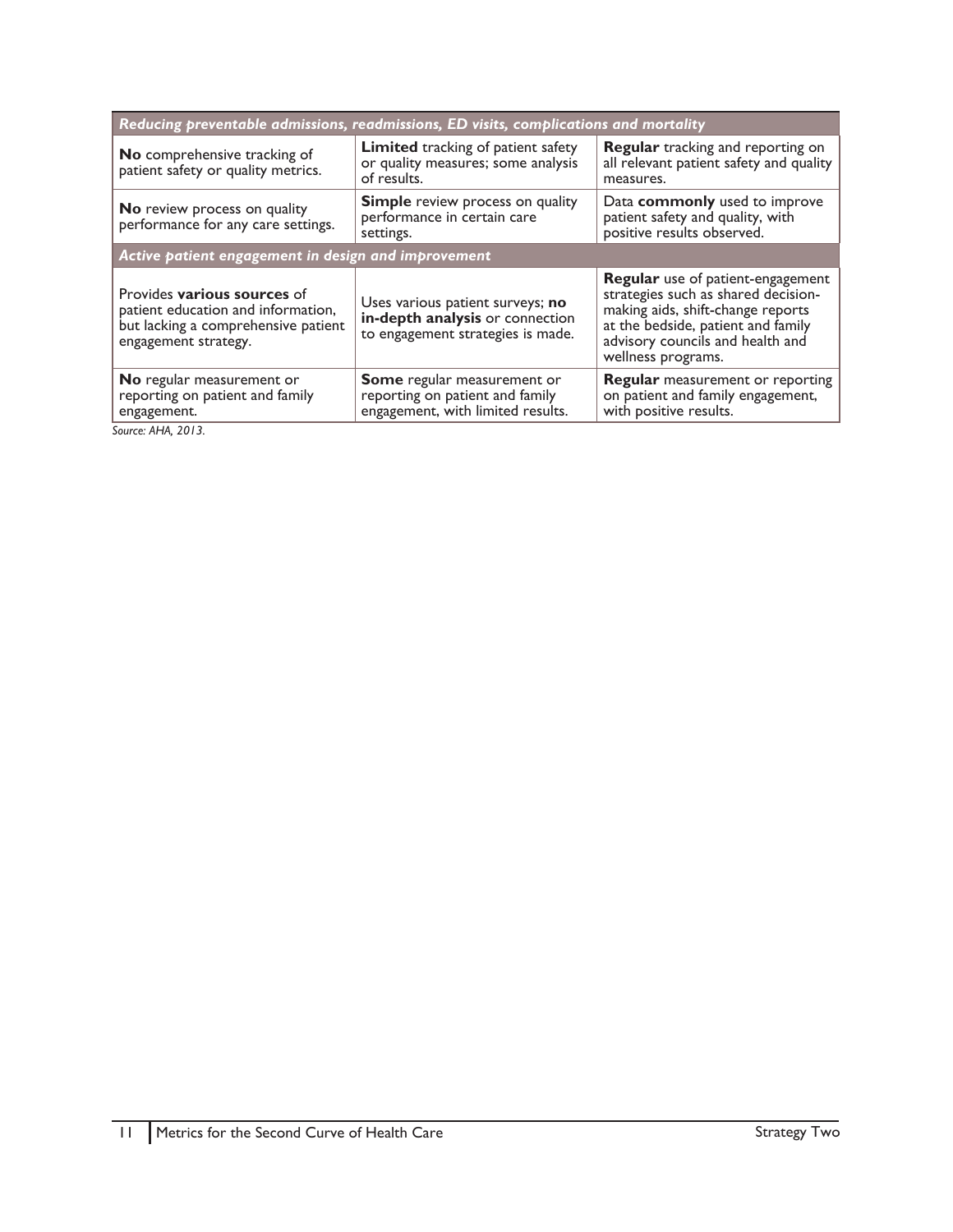# <span id="page-12-0"></span>**Strategy Three: Improving Efficiency through Productivity and Financial Management**

In the transforming health care environment, health care systems face an ever-increasing demand for efficiency in productivity, care delivery and financial management. As commercial payers reduce volumebased reimbursement levels, health care systems have a reduced ability to offset government payments and uncompensated care. As a result, health care organizations need to enhance their financial management capabilities to understand the true cost of care (per episode as well as on a per member, per month basis), focus on targeted cost-reduction goals, begin managing to Medicare payment levels throughout the entire organization, as well as demonstrate value and performance results.

As payment models shift to the value-based second curve, health care systems must manage in the curve gap to remain financially healthy. It is increasingly important for health care leaders to implement strategic cost-management approaches and focus on financial planning efforts while the payment system moves from volume- to value-based contracts. Leaders need to evaluate the implications of new payment models, tracking shared savings and financial gains from these performance-based contracts. These contracts can range from simple shared-savings models with upside risk to the health system, to two-sided shared savings (both upside and downside risk), partial or global capitation and bundled payments.4 These value-based arrangements call for cost reduction while improving care quality and patient-engagement outcomes.<sup>5</sup>

As payers seek ways to bend the cost curve and increasingly use Medicare payment levels as a benchmark, hospitals are pressured to improve efficiency and cost effectiveness. According to "Managing to the Medicare Margin," produced by Sg2 consulting group ([http://www.youtube.com/](http://www.youtube.com/watch?v=uZdNeaBDwLA) [watch?v=uZdNeaBDwLA](http://www.youtube.com/watch?v=uZdNeaBDwLA)), hospitals and health care systems will have to reduce costs by 13.9 percent if Medicare covered every patient. In order to prepare for these cost-reduction strategies hospitals need to prepare for Medicare-based payment levels. Reviewing internal and external benchmarks against operating budgets can assist in identifying specific cost-reduction goals. Financial management also must involve increased productivity through continuous process improvement, clinical care standardization and the elimination of variation in patient procedures.<sup>6</sup> Table 5 charts the evaluation metrics associated with strategy three.

| <b>First Curve 1.0</b>                                                                                           | Transitioning in the Gap I                                                                                                                                               | Second Curve 2.0                                                                                                                                                                                     |
|------------------------------------------------------------------------------------------------------------------|--------------------------------------------------------------------------------------------------------------------------------------------------------------------------|------------------------------------------------------------------------------------------------------------------------------------------------------------------------------------------------------|
| Expense-per-episode of care                                                                                      |                                                                                                                                                                          |                                                                                                                                                                                                      |
| No tracking of expense-per-episode<br>of care in any setting.                                                    | Tracks expense-per-episode data in<br>selected care settings or certain<br>episodes.                                                                                     | Tracks expense-per-episode data<br>across every care setting and a<br>broad range of episodes to<br>understand the true cost of care for<br>each episode of care.                                    |
| Shared savings, financial gains or risk-bearing arrangements from performance-based contracts                    |                                                                                                                                                                          |                                                                                                                                                                                                      |
| <b>Lacks</b> data or financial risk<br>modeling tools resulting in limited<br>ability to manage or measure risk. | <b>Moderate</b> ability to manage and<br>measure risk (limited data<br>collection, limited data analytics or<br>limited ability to accept risk<br>payment arrangements). | Measures, manages, models and<br>predicts risk using a <b>broad set</b> of<br>historical data across multiple data<br>sources (e.g., clinical and cost<br>metrics, acute and non-acute<br>settings). |
| No financial risk (either as a payer<br>or in partnership with a payer).                                         | <b>Evaluating</b> a financial risk-bearing<br>arrangement for a specific<br>population (either as a payer or in<br>partnership with a payer).                            | <b>Implementing a financial</b><br>risk-bearing arrangement for a<br>specific population (either as a<br>payer or in partnership with a<br>payer).                                                   |

## *Table 5: Evaluation Metrics for Strategy Three (applicable to the hospital or the health care system)*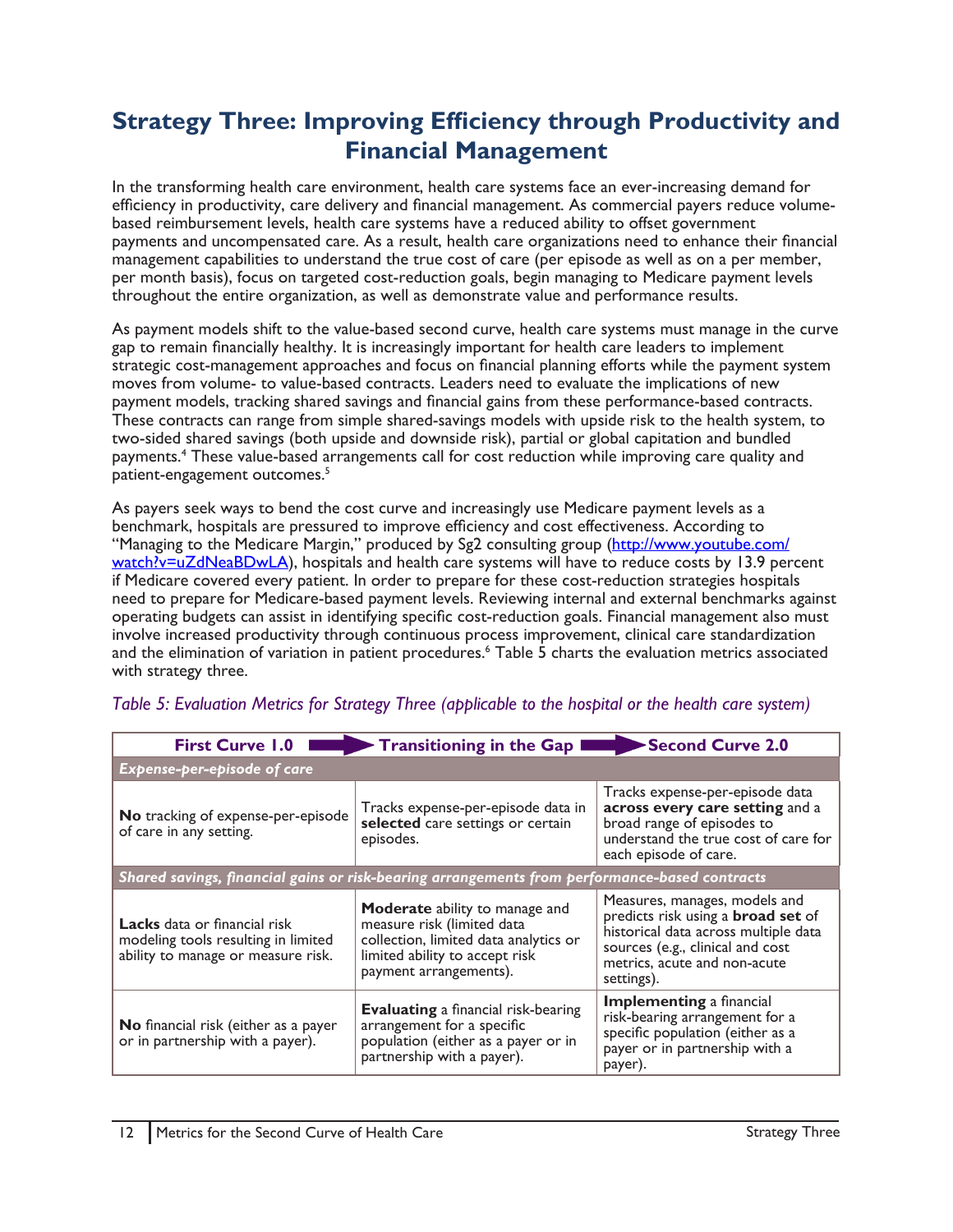| Targeted cost-reduction and risk management goals                                                       |                                                                                                                                |                                                                                                                                                                                                      |
|---------------------------------------------------------------------------------------------------------|--------------------------------------------------------------------------------------------------------------------------------|------------------------------------------------------------------------------------------------------------------------------------------------------------------------------------------------------|
| <b>No</b> targeted cost-reduction or risk-<br>management goals for the<br>organization.                 | <b>Created</b> targeted cost-reduction<br>or risk-management goals for<br>specific services or departments.                    | Implemented targeted cost-<br>reduction or risk-management goals<br>for the organization.                                                                                                            |
| No process or continuous quality-<br>improvement interventions<br>incorporated (Lean, Six Sigma, etc.). | <b>Initiated</b> process or quality-<br>improvement interventions and<br>captured initial data on the<br>interventions.        | Instituted process re-engineering<br>and/or continuous quality-<br>improvement initiatives broadly<br>across the organization and<br>demonstrated measurable results.                                |
| <b>Management to Medicare payment levels</b>                                                            |                                                                                                                                |                                                                                                                                                                                                      |
| No projections on the financial<br>impact of managing to future<br>Medicare payment levels.             | <b>Projected</b> financial impact of<br>managing to future Medicare<br>payment levels for a limited scope<br>of care settings. | <b>Projected financial impact of</b><br>managing to future Medicare<br>payment levels for the entire<br>organization; cost cuts to<br>successfully manage at that payment<br>level for all patients. |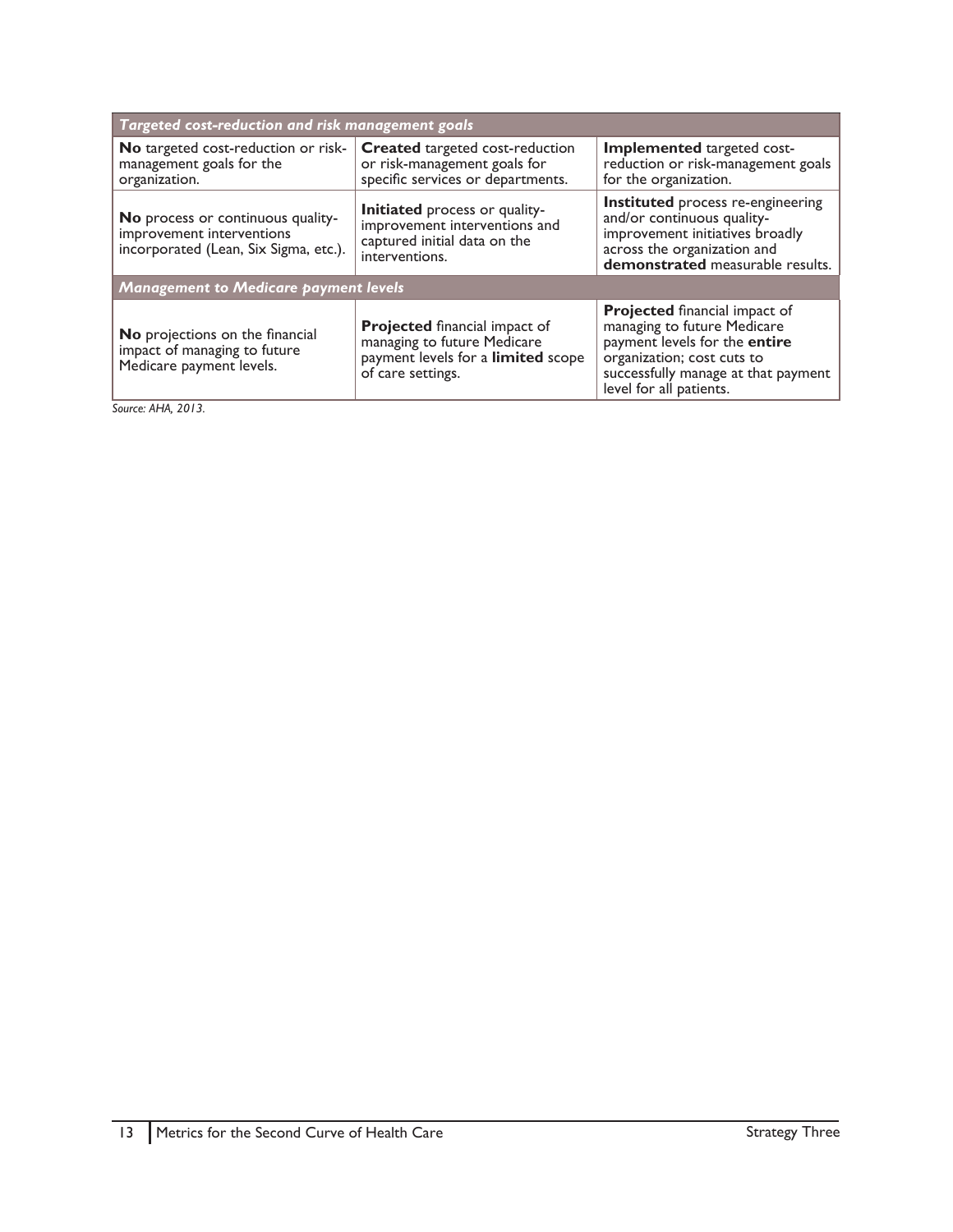# <span id="page-14-0"></span>**Strategy Four: Developing Integrated Information Systems**

In order to achieve these must-do strategies, hospitals and health care systems need to develop integrated information systems that incorporate multiple, disparate data sources across the care continuum. An integrated IT system should include a comprehensive data warehouse with clinical, financial, demographic and patient satisfaction data. Integrated information systems enable connectivity across providers and a complete view of patients' health histories at the point of care, resulting in better clinical decision making.

The performance of second-curve hospitals and health systems is dependent on advanced analytics and timely business intelligence capabilities that provide real-time decision support. Analytical capabilities, such as data mining, are critical to provide data and trends for real-time decision support. These capabilities also can help decrease administrative overhead, reduce duplicative tests or treatments, decrease medication errors and improve coordination of care across settings.<sup>7</sup>

Health care organizations moving to the second curve must have the ability to analyze and leverage data to evaluate quality-improvement interventions, predict financial risk, make informed business decisions, manage population health and assess process improvement performance results. Data registries and health information exchanges allow providers to access historical and robust data across a larger population base. Table 6 provides the evaluation metrics to assess progress toward meeting strategy four.

| <b>First Curve 1.0</b>                                                    | Transitioning in the Gap I                                                                                                         | Second Curve 2.0                                                                                                                                                                                                                           |
|---------------------------------------------------------------------------|------------------------------------------------------------------------------------------------------------------------------------|--------------------------------------------------------------------------------------------------------------------------------------------------------------------------------------------------------------------------------------------|
| Integrated data warehouse                                                 |                                                                                                                                    |                                                                                                                                                                                                                                            |
| No data integration across<br>continuum of care.                          | Possesses a data warehouse with<br>a <b>limited</b> amount of data sources<br>(e.g., acute care and some non-<br>acute care data). | <b>Fully</b> integrated and interoperable<br>data warehouse, incorporating<br>multiple data types for all care<br>settings (clinical, financial,<br>demographic, patient experience,<br>participating and non-participating<br>providers). |
| Lag time between analysis and availability of results                     |                                                                                                                                    |                                                                                                                                                                                                                                            |
| Data analysis and reporting not<br>widely available or easily accessible. | <b>Limited</b> amount of standard<br>reports on key performance<br>measures available.                                             | Real-time availability to all data<br>and reports through an easy-to-use<br>interface, based on user needs.                                                                                                                                |
| No data-mining capabilities.                                              | Limited data-mining capabilities<br>on a subset of data or for certain<br>delivery settings.                                       | <b>Advanced</b> data-mining capabilities<br>with the ability to provide real-time<br>insights to support clinical and<br>business decisions across the<br>population.                                                                      |
| No predictive modeling capabilities.                                      | <b>Limited</b> predictive modeling<br>capabilities on a subset of data or<br>for certain delivery settings.                        | <b>Advanced</b> capabilities for<br>prospective and predictive<br>modeling to support clinical and<br>business decisions across the<br>population.                                                                                         |
| No ability to measure or demon-<br>strate value and results.              | <b>Limited</b> ability to measure and<br>demonstrate value and results.                                                            | Ability to measure and<br>demonstrate value and results based<br>on comprehensive data across the<br>care continuum (both acute and<br>non-acute care).                                                                                    |

## *Table 6: Evaluation Metrics for Strategy Four (applicable to the hospital or the health care system)*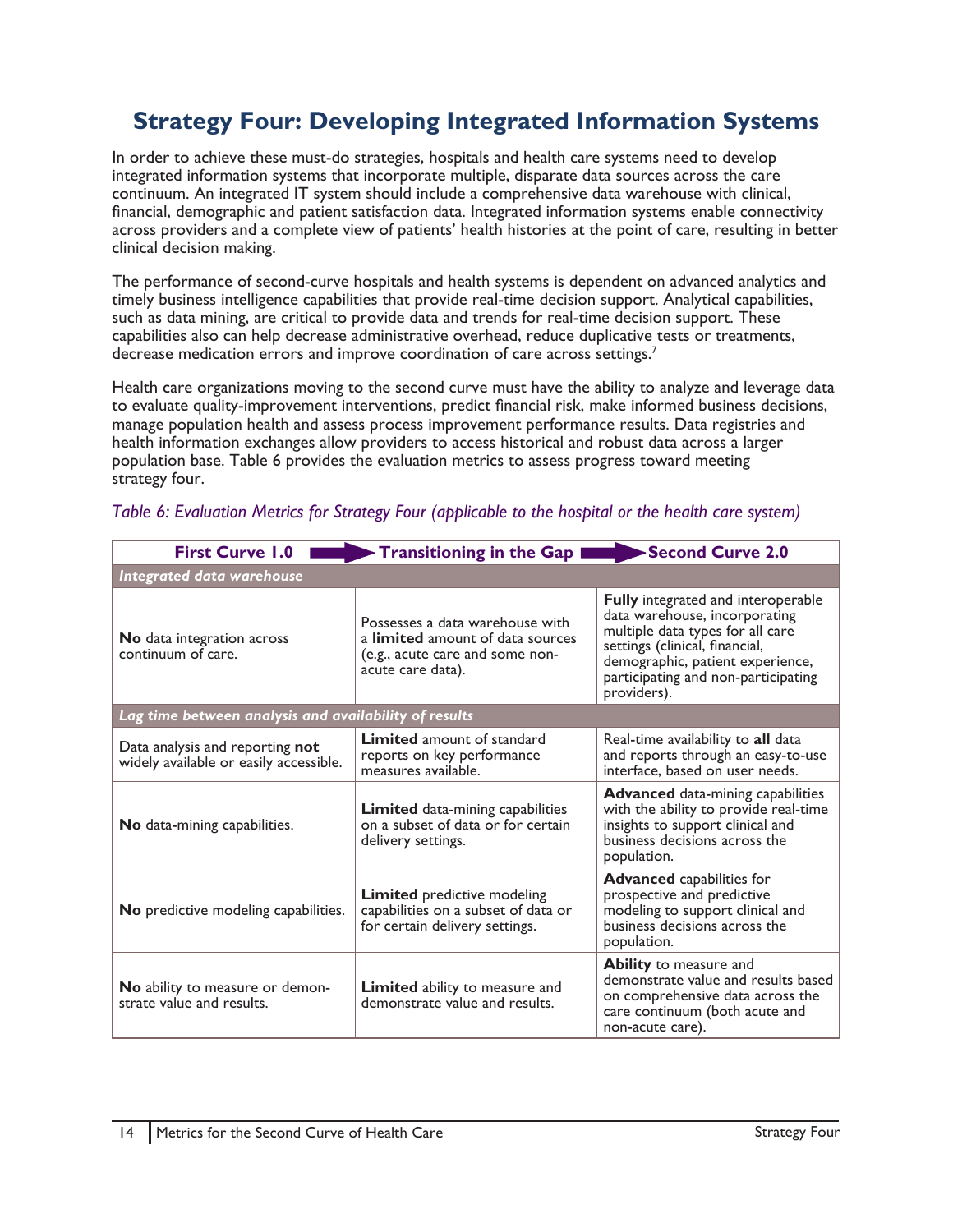| Understanding of population disease patterns                                                  |                                                                                                                                                                                                                                  |                                                                                                                                                                                                                        |
|-----------------------------------------------------------------------------------------------|----------------------------------------------------------------------------------------------------------------------------------------------------------------------------------------------------------------------------------|------------------------------------------------------------------------------------------------------------------------------------------------------------------------------------------------------------------------|
| No examination of population<br>disease patterns.                                             | <b>Limited</b> examination of population<br>disease patterns (e.g., focus on<br>certain diseases or targeted<br>population groups).                                                                                              | <b>Robust</b> data warehouse, including<br>disease registries and population<br>disease patterns to identify high-risk<br>patients and determine intervention<br>opportunities.                                        |
| No ability to identify high-risk/high-<br>utilization patients.                               | <b>Limited</b> ability to identify high-risk/<br>high-utilization patients and conduct<br>interventions.                                                                                                                         | Thorough population data ware-<br>house that measures the impact of<br>population health interventions.                                                                                                                |
| Use of electronic health information across the continuum of care and community               |                                                                                                                                                                                                                                  |                                                                                                                                                                                                                        |
| <b>Limited</b> electronic health<br>information, limited<br>interoperability between systems. | <b>Most</b> health information is<br>available electronically, 80 percent<br>of patient information is in a<br>certified EHR, some interoperability<br>exists between systems and limited<br>population health data is included. | <b>Fully</b> integrated data warehouse<br>with advanced data mining<br>capabilities that provides real-time<br>information in order to identify<br>effective health interventions and<br>the impact on the population. |
| <b>Real-time information exchange</b>                                                         |                                                                                                                                                                                                                                  |                                                                                                                                                                                                                        |
| <b>No</b> participation in a regional or<br>other type of health exchange.                    | <b>Partial</b> participation in a regional<br>or other type of health exchange.                                                                                                                                                  | <b>Full</b> participation in a health<br>information exchange and utilizing<br>the data for quality improvement,<br>population health interventions and<br>results measurement.                                        |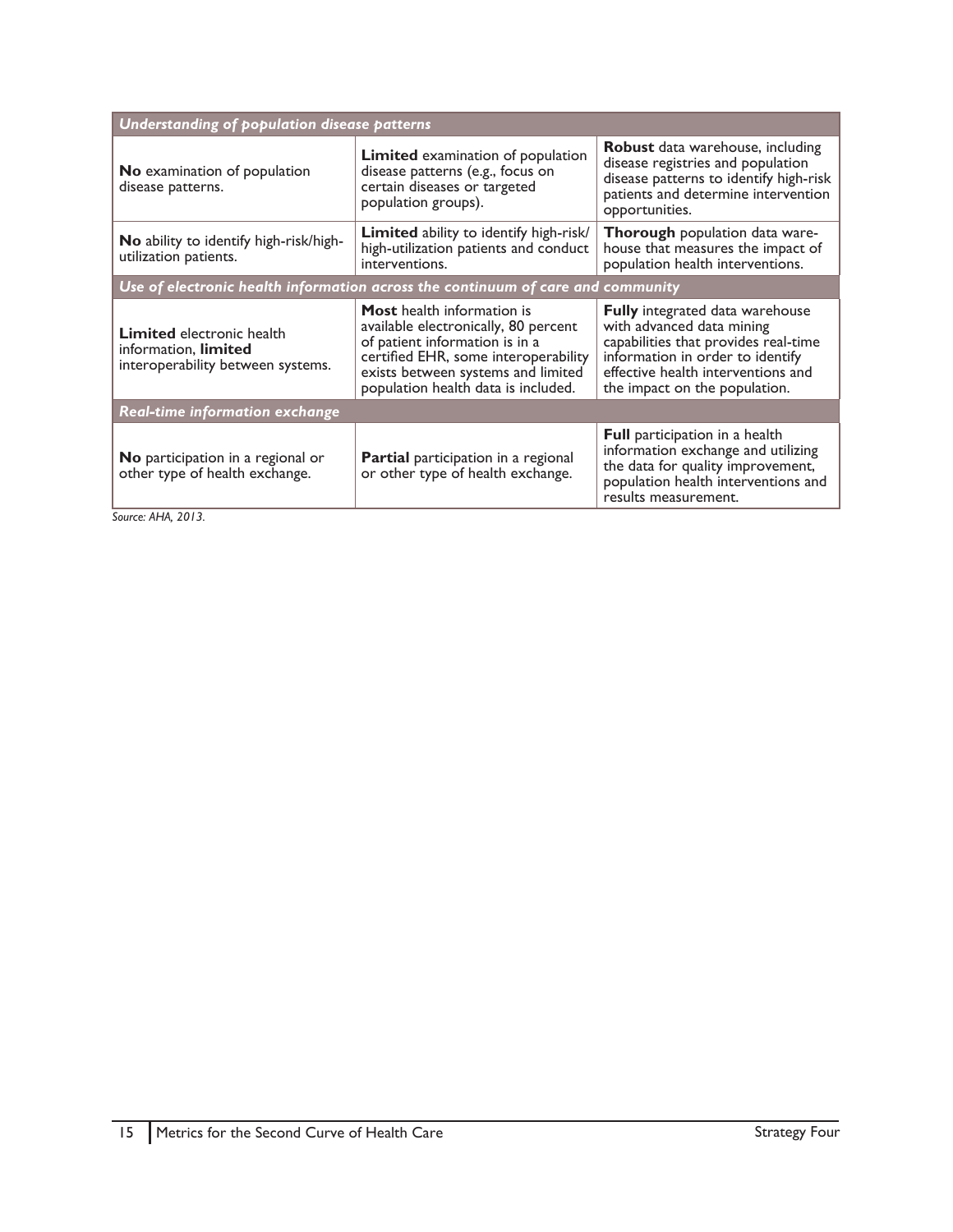# **Measuring the Six Other Must-Do Strategies**

<span id="page-16-0"></span>Future guides will focus on the additional six strategies and provide specific metrics. As a starting point, Table 7 outlines the additional strategies. Commonalities exist across these six strategies and the four high-priority strategies, so metrics associated with one strategy may be relevant for evaluating other strategies.

## *Table 7: Potential Metrics for Strategies Five through Ten*

## **Strategy Five: Joining and Growing Integrated Provider Networks and Care Systems**

Care arrangements and redesigned workforces that increase integration

Primary-care service arrangements that increase coordination across the continuum of care

Post-acute care services and integration with acute-care providers

Working with partners and other organizations on integrated care delivery

Structural ownership, partnership or affiliation arrangements that enable integrated care delivery

Alignment of clinical staff and other workforce to the organization's mission, vision, values and strategic priorities

#### **Strategy Six: Educating and Engaging Employees and Physicians to Create Leaders**

Formal leadership education program for employees, physicians and other clinicians

Formal leadership development and mentoring opportunities within the organization

Engagement of the employee population on culture and key strategic improvement initiatives

#### **Strategy Seven: Strengthening Finances to Facilitate Reinvestment and Innovation**

Identification and access to necessary capital finances for innovation initiatives

Quality-improvement initiatives tied to financial goals

#### **Strategy Eight: Partnering with Payers**

Contracts with payers aligning risk and reward

Contracts and partnerships with different payers on new initiatives to transform delivery or financing of care (commercial, regional, government, self-insured employers, etc.)

Contracts including clinical quality, patient experience/satisfaction, cost/efficiency and second-generation value indicators

**Strategy Nine: Advancing an Organization through Scenario-Based Strategic, Financial and Operational Planning**

Incorporation of flexible, systematic strategic planning with financial and operational capabilities

Incorporation of scenario-based planning including risk assumptions

**Strategy Ten: Seeking Population Health Improvement through Pursuit of the "Triple Aim"**

Implementation of the Institute for Healthcare Improvement's Triple Aim initiative

Development of population health programs

Tracking and measurement of population health management initiatives relative to evidence-based practices *Source: AHA, 2013.*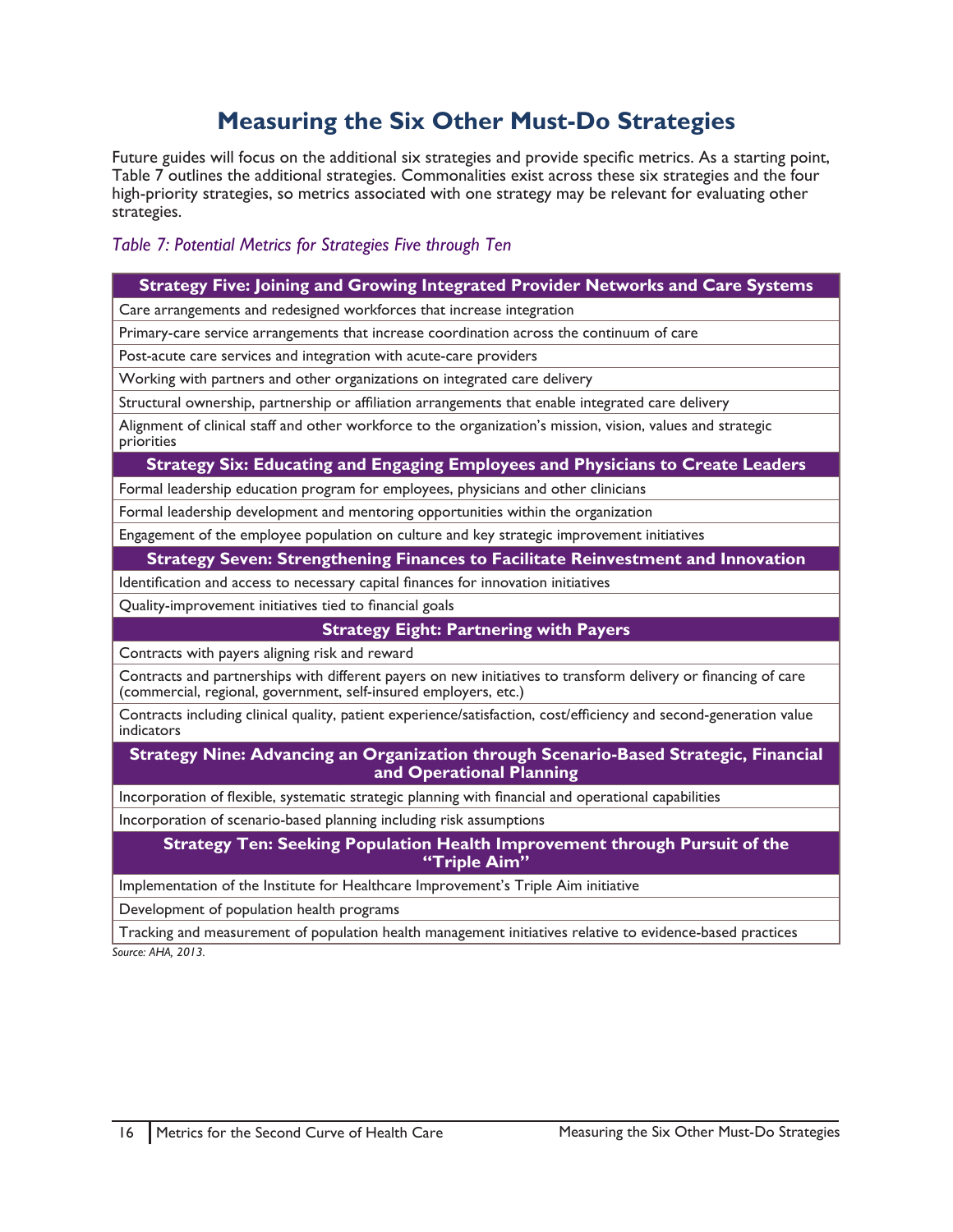# **Conclusion**

<span id="page-17-0"></span>For hospitals and health care systems to meet the second-curve challenges, leaders must create and measure organized processes. The second curve will require value, integration, the ability to meet patient expectations and clinician engagement on all levels. Although the four high-priority strategies outline different aspects of the care delivery system, all of the strategies address the shift toward valuebased care delivery, with special consideration for managing in the gap. Using these metrics, leaders can evaluate progress in meeting the challenges of a dynamic, evolving health care environment. This guide will help leaders manage in the gap while payment models continue to evolve to a value-based system.